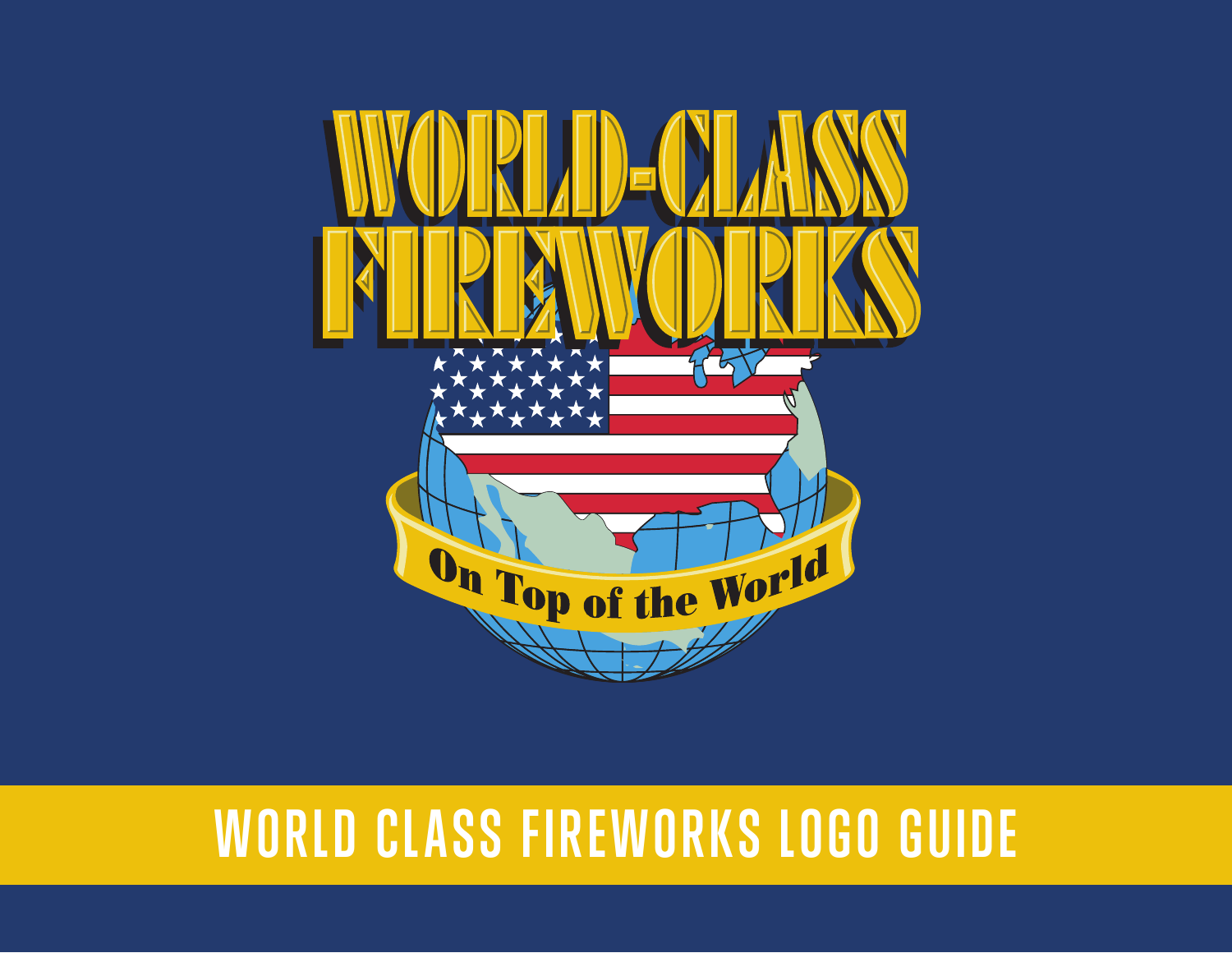Full color on light **LOGO FAMILY** 1-color Reversebackground

On Top of the World





Full color on dark background (same)

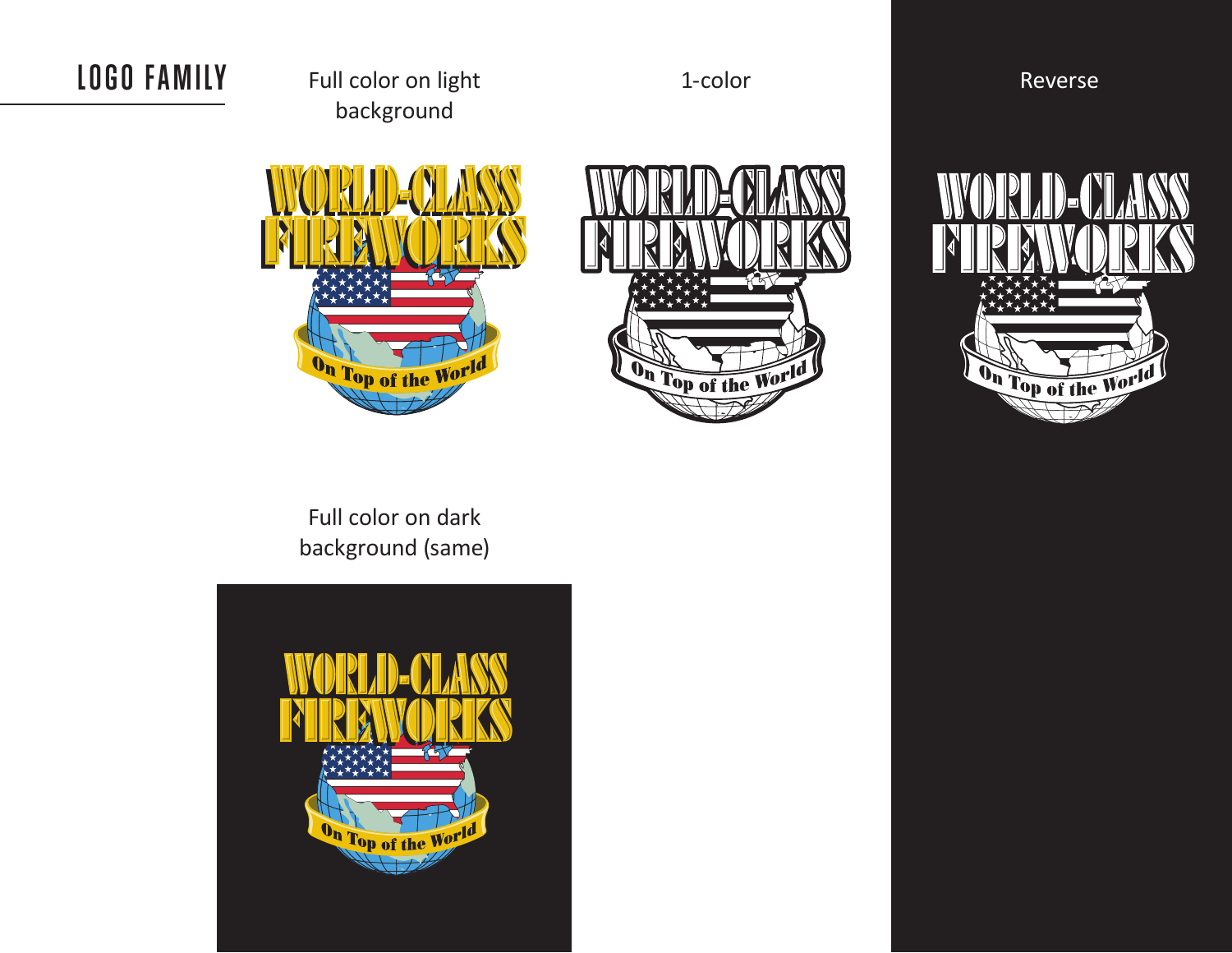## **LOGO MODIFICATION**

DO NOT DISTORT LOGO





INCORRECT: logo stretched



CORRECT: no modifications

FOR BRAND CONSISTENCY, DON'T ALTER THE COLOR, PROPORTIONS OR LAYOUT OF LOGO



CORRECT: no modifications

INCORRECT: Color and layout changes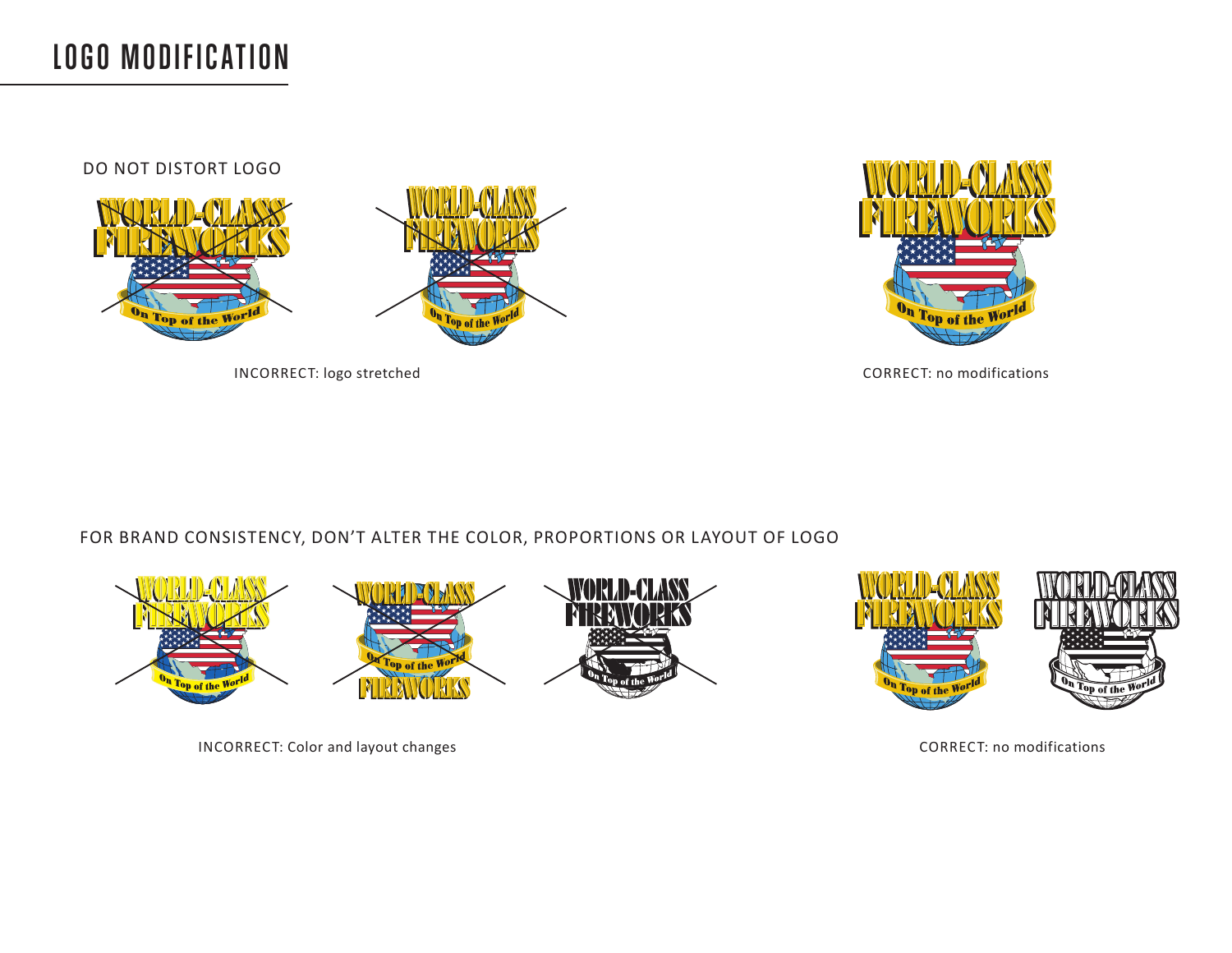### MAINTAIN SUFFICIENT CONTRAST BETWEEN LOGO AND BACKGROUND. LEGIBILITY IS MOST IMPORTANT. This applies when placing logo over photographic and patterned backgrounds as well.





INCORRECT: not enough contrast between logo and background



CORRECT: proper contrast between logo and background

Some applications require a solid background for increased legibility when placing logo on a busy background or for design aesthetic. The following three variations follow brand standards.



Logo without background [insert file name for reference]



Navy background behind logo [insert file name for reference]



White background behind logo [insert file name for reference]